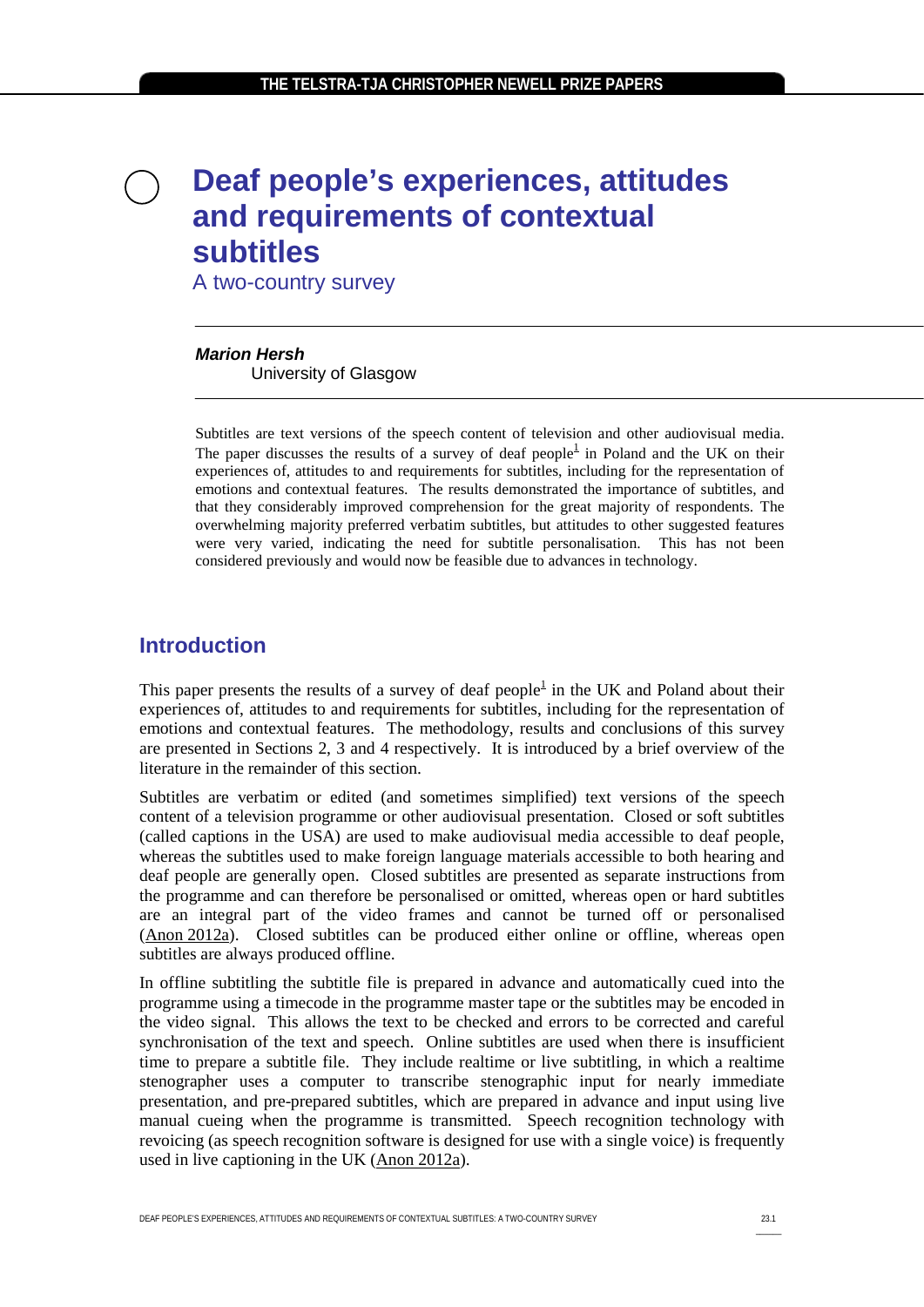The high rate of subtitling by the two main UK broadcasting companies at over 97.5% and 88% by the BBC and IT respectively [\(EFHOH 2011\)](#page-11-0) and the over 1.5 million deaf subtitle users in the UK [\(Ofcom 2007\)](#page-12-0) illustrate the importance of subtitling for deaf people. A small-scale survey of older deaf people (59-82 years old) found that the use of closed subtitles significantly increased their understanding of three different types of television programmes [\(Gordon-Salant & Callahan 2009\)](#page-11-1).

Early subtitles in Europe and the USA were transmitted at 120-125 words per minute, two thirds the rate of speech, and in simplified language, based on assumptions about the needs of prelingually deaf people [\(Jensema & Burch 1999\)](#page-12-1), [\(Schilperood et al. 2005\)](#page-12-2). However, great care is required to ensure that editing and simplification do not change the meaning and facilitate rather than reduce understanding [\(Power & Leigh 2000\)](#page-12-3), [\(Schilperood et al. 2005\)](#page-12-2). Feedback from deaf viewers in both Europe and the USA has indicated a preference for verbatim subtitling [\(Jensema & Burch 1999\)](#page-12-1), [\(Schilperoord et al. 2005\)](#page-12-2). In many European countries subtitles comprise two lines of text (64 characters) which are displayed for a maximum of six seconds, giving 120 words per minute. Studies of subtitle reading rates with relatively large numbers of deaf and hearing people have obtained a most 'comfortable' reading speed of about 145 words per minute [\(Jensema et al. 1996\)](#page-12-4), [\(Jensema 1998\)](#page-11-2) and recommendations of not more than 180 words a minute [\(Ofcom 2005\)](#page-12-5) and found [\(Braverman](#page-11-3) & Herzog 1980), [\(Tyler et al. 2009\)](#page-13-1) no benefits in reducing subtitling speeds for children to 90 words a minute, despite recommendations of 60 words [\(Baker 1985\)](#page-10-1). Many countries have converted from analogue to digital television, are in the process of doing so or plan to do so in the next ten years [\(Anon 2012b\)](#page-10-2).

Deaf people have criticised existing subtitling systems, largely on account of poor legibility and the lack of contextual features, including emotion in dialogue and background music, music tempo, mode or depth, non-speech items, speaker identification and the timing of jokes and puns [\(Bokšan-Cullen 2012\)](#page-10-3), [\(Fourney & Fels 2008\)](#page-11-4), [\(Lee et al. 2007\)](#page-12-6), and appreciated the use of cues to indicate sarcasm, pauses and background noises [\(Ofcom 2005\)](#page-12-5). The factors that reduce legibility include blur, inappropriate or poor formatting, poor colour contrast, spelling mistakes, poor synchronisation of the speech and text and too high a transmission rate [\(Bokšan-Cullen 2012\)](#page-10-3), [\(ITC 1999\)](#page-11-5), [\(Karamitroglou 1998\)](#page-12-7), [\(Ofcom 2005\)](#page-12-5), [\(Thorn &](#page-13-2)  [Thorn 1996\)](#page-13-2). Good synchronisation is important as many deaf people lip-read and the synchronised subtitles and speech work together to aid comprehension, rather than the subtitles being the only source of information. High transmission rates may be a particular problem for older deaf people with reduced rates of information processing and/or visual impairments [\(Thorn & Thorn 1996\)](#page-13-2).

#### **Representing Emotions and Contextual Features**

Existing subtitle systems increasingly provide information about background sounds, but rarely full contextual information, for instance that there is background music, but not its mood and other characteristics [\(Karamitroglou 2002\)](#page-12-7), the texts of songs or the emotion in speech [\(Hersh et al. 2010\)](#page-11-6), [\(Lee et al. 2007\)](#page-12-6). Sound is important in conveying emotion in films, leading to the possibility of the misinterpretation of subtitles when this information is absent [\(Shilling et al. 2002\)](#page-12-8). Most of the limited research on representing emotions in subtitles has been carried out by two very loosely defined groups, based in Canada (Fels et al. [2005\)](#page-11-7), [\(Lee et al. 2002\)](#page-12-9), [\(Lee et al. 2007\)](#page-12-6), [\(Rashid 2008\)](#page-12-10), [\(Rashid et al. 2006\)](#page-12-11), [\(Rashid et al. 2008\)](#page-12-12), [\(Silverman and Fels 2002\)](#page-13-3), [\(Vy et al. 2008\)](#page-13-4) and the UK [\(Hersh](#page-11-8) et al. 2009), [\(Hersh et al. 2010\)](#page-11-6), [\(Ohene-Djan & Shipsey 2006\)](#page-12-13), [\(Ohene-Djan](#page-12-14) et al. 2007).

Several approaches have been implemented on a trial basis in short audiovisual sequences to obtain feedback from deaf and sometimes also hearing people. [Ohene-Djan et al. \(2007\)](#page-12-14) identified speakers by the use of different colours and represented emotions by different types of fonts and loudness by font size. Rashid and colleagues [\(Rashid 2008\)](#page-12-10), [\(Rashid](#page-12-11) et al. 2006), [\(Rashid et al. 2008\)](#page-12-12) have developed a framework relating seven animated text properties, including text size, duration and 'shaking', to four basic emotions, though others could be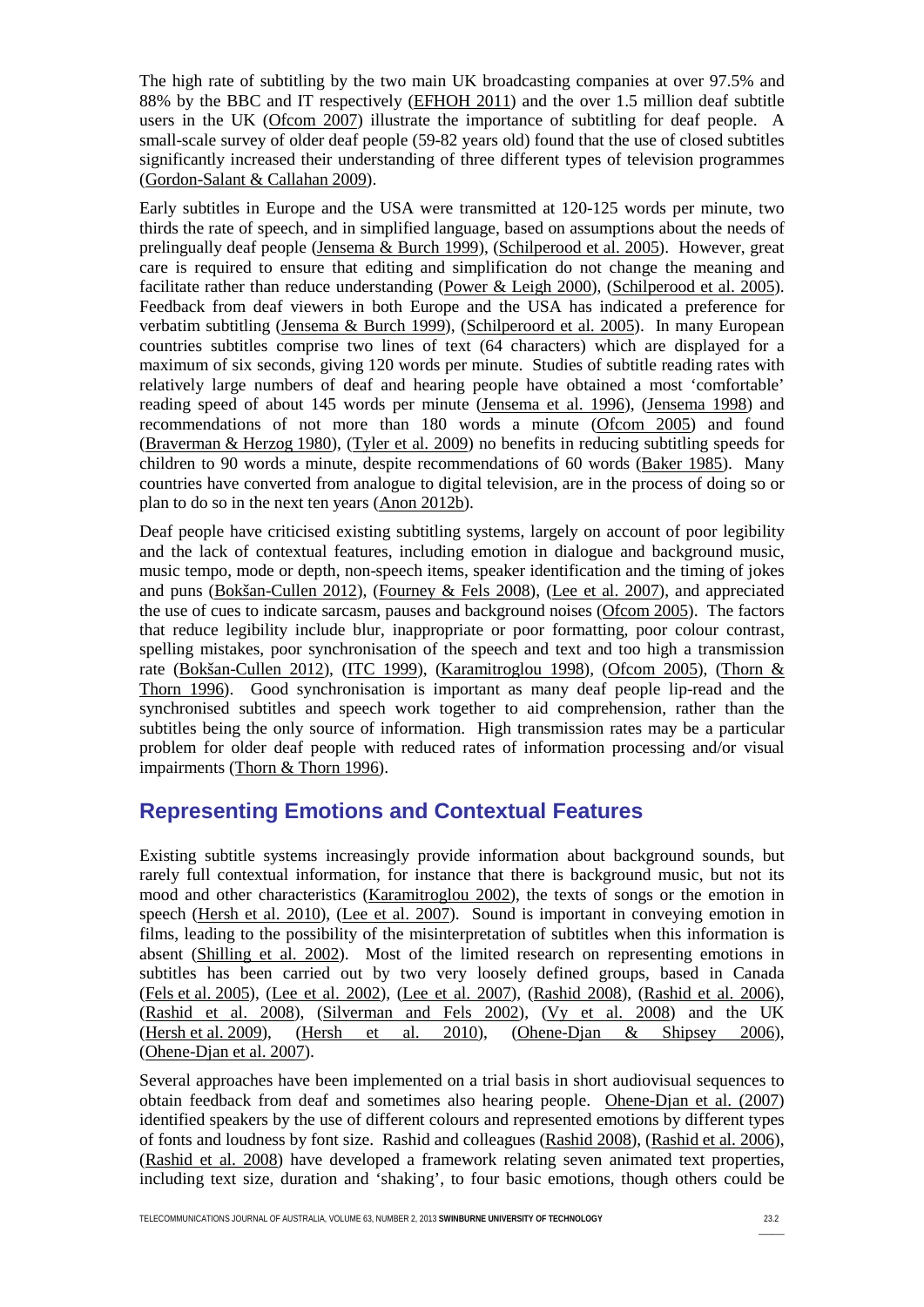added. Larger text, faster movement and faster onset were used to indicate a stronger effect. Small-scale tests found that deaf and hearing people preferred the text to be in the standard location at the bottom of the screen and the version without strong shaking movements. Correct recognition of emotions was slightly, but not statistically significantly, greater for standard than animated subtitles [\(Rashid 2008\)](#page-12-10).

Comic book conventions, including speech bubbles, colour, text styles, animation and icons, have been used to represent eight basic emotions and various speech features and identify speakers [\(Silverman and Fels 2002\)](#page-13-3), [\(Fels et al. 2001\)](#page-11-9). Positive feedback was obtained from a small number of viewers watching a short video clip, though several noted that they associated these conventions with children. A related approach (Fels et al. 2005). associated these conventions with children. (Lee et al. [2007\)](#page-12-6) used graphics and a coloured border round subtitle phrases to represent eight emotions and their intensity, and icons for music and sound effects. Small numbers of hard of hearing participants watching a short video clip liked the coloured captions, but Deaf participants did not, though age may also have affected preferences. Both groups did not like the moving captions, found they sometimes interfered with actors' faces and preferred knowing where the subtitles were than having to look for them. Other suggestions include the use of atmospheric pictures and photos of the faces of Deaf signers [\(Hersh et al. 2009,](#page-11-8) [2010\)](#page-11-6).

A very different approach involves vibro-tactile stimuli conveyed via a footrest with two vibrators and two variable speed fans for each foot [\(Degan & Fels 2001\)](#page-11-10). Foot stimulation was chosen to keep the hands free, but could raise social acceptability issues. Tactile pattern, frequency and signal strength were used to represent four emotions, with parameter values based on guestimates. Small-scale tests found that participants had difficulty in recognising the different emotions.

Subtitling tools have been developed to support the use of additional features to indicate emotions and the context. The emotional subtitle editor [\(Ohene-Djan et al. 2007\)](#page-12-14) allows the subtitle font, colour and/or text size to be formatted according to predefined schemes. The CapScribe tool [\(Boyce al. 2012\)](#page-11-11) provides support for adding text styles and a second video window, which could provide sign language interpretation, additional graphics or animated features. The rendering engine tool [\(Fels et al. 2005\)](#page-11-7) automatically creates graphical pop-on cartons using pre-designed image files associated with the different emotions. EmACT [\(Vy](#page-13-4) et [al. 2008\)](#page-13-4) can add text animation, style, formatting, colour and location.

# **Methodology**

A survey of deaf people and their experiences, attitudes to and requirements of subtitles was carried out using a six-section questionnaire with a mixture of quantitative and qualitative questions. Both English and Polish versions of the questionnaire were produced. The following information was sought:

- **Section A**: gender, age, education, employment, language (sign or spoken), ease of communication and reading.
- **Section B**: frequency of viewing and the availability and quality of television, DVD, video and cinema subtitles.
- **Section C**: ease of reading and understanding subtitles, whether they improve understanding and are displayed for long enough, and preferences for verbatim or edited subtitles.
- **Section D**: interest in additional information, including about speakers' emotions, features of speech, the text of songs, sounds and the atmosphere.
- **Section E**: evaluation of specific proposals for representing this additional information.
- **Section F**: the use of subtitles in educational programmes and lectures.

Methodologies for surveying deaf and other groups of disabled people are incomplete and there is not yet an accepted best procedure [\(Hersh 2010\)](#page-11-12), [\(Hersh 2011\)](#page-11-13). The smaller numbers and the fact that readily accessible public lists very rightly do not indicate disability status make this more complicated than surveying the general population. The questionnaire was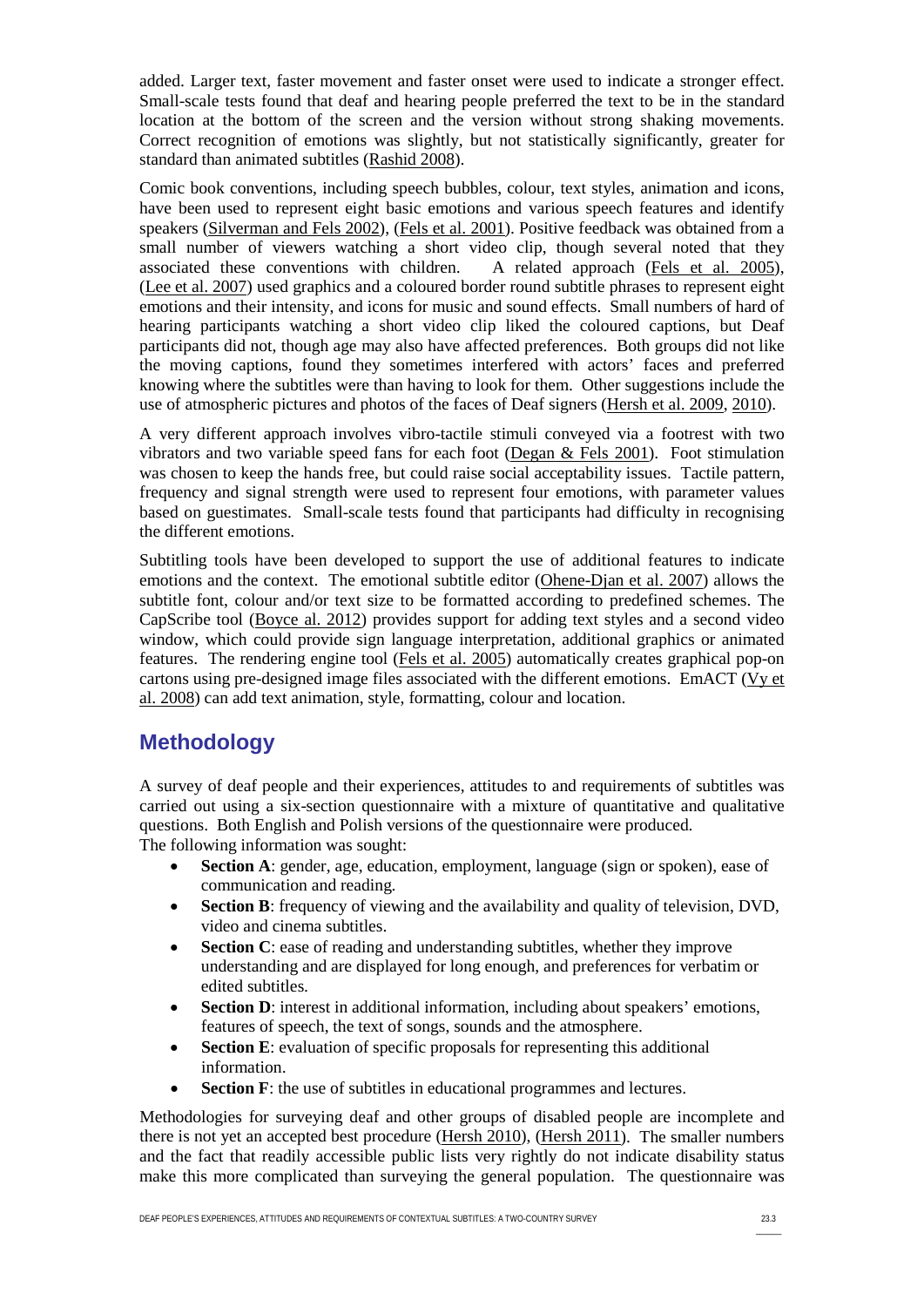sent to a large number of organisations and personal contacts, who circulated the questionnaire to other individuals and organisations, and posted on my web site. Information about the questionnaire was posted on several lists. When quoting comments from Polish respondents, I have tried to keep the translation close to the style of the original. Statistical significance at the 0.05 level was determined using [Kirkman's \(1996\)](#page-12-15) software for a contingency table  $\chi^2$  test with five degrees of freedom or four in the case of zeros across a row.

#### **Results**

The survey received 83 useable responses, though not all respondents answered all the questions. The calculated percentages for each response are based on the number of respondents for the question not the total. The respondents were approximately gender balanced, fairly evenly split between Poland and the UK and had a reasonable age distribution though the 26-40 age group was underrepresented (see Table 1). Both 'signers' and 'speakers' and users of both sign and spoken language were represented, though the percentage of signers was higher than in the deaf population. There was an approximately even division between respondents with secondary, vocational or further, and higher education and a few respondents with only primary education. The largest occupational group was retired (typical of the increase in deafness with age), followed by students, with just under a quarter employed full or part time and the remainder unemployed, on a disability pension or looking for a job.

It is difficult to totally avoid respondent bias in this type of sampling. However respondents were sufficiently varied on the main demographic variables to be representative of the various perspectives in the deaf community and there was no obvious direction of bias, making it unlikely there would be significant bias.

| Gender $(\% )$ |      | Age Profile $(\% )$ |       |           |       |       | Country $(\% )$ |      | Language $(\% )$ |      |              |
|----------------|------|---------------------|-------|-----------|-------|-------|-----------------|------|------------------|------|--------------|
| Female         | Male | 16-25               | 26-40 | $41 - 60$ | 61-70 | $71+$ | Poland          | UK   | Oral             | Sign | <b>B</b> oth |
| 49.4           | 50.6 | 31.3                | 8.4   | 22.9      | 16.9  | 20.5  | 51.8            | 48.2 | 58.5             | 34.1 | 7.3          |

**Table 1 -** Respondent characteristics.

# **Viewing Behaviour and Interest in Subtitles**

Watching television and DVDs or videos were important activities for the respondents with just over half of them watching TV for several hours a day and four fifths at least once a week, just over a quarter watching DVD or videos several times a week and 40% at least once a month. Respondents visited the cinema relatively infrequently, with only just over a third going at least once a month. One respondent who did not go to the cinema considered it 'too loud' and this exacerbated their tinnitus.

Although not all the respondents used subtitles, they were a (very) important component of viewing for the majority of them (see Table 2), with over a third only watching subtitled TV programmes, just over half only or mainly watching subtitled programmes and another 28.6% preferring subtitled programmes, but willing to watch others. The figures were similar for DVDs and videos. When subtitles were available only for some screenings of a good cinema film, nearly a quarter would only watch with subtitles and over another third would watch the subtitled version if the time was convenient. Nearly a fifth would not see the film and could be considered to have been prevented from doing so by the lack of subtitles. In all three cases only about a fifth considered the presence of subtitles unimportant.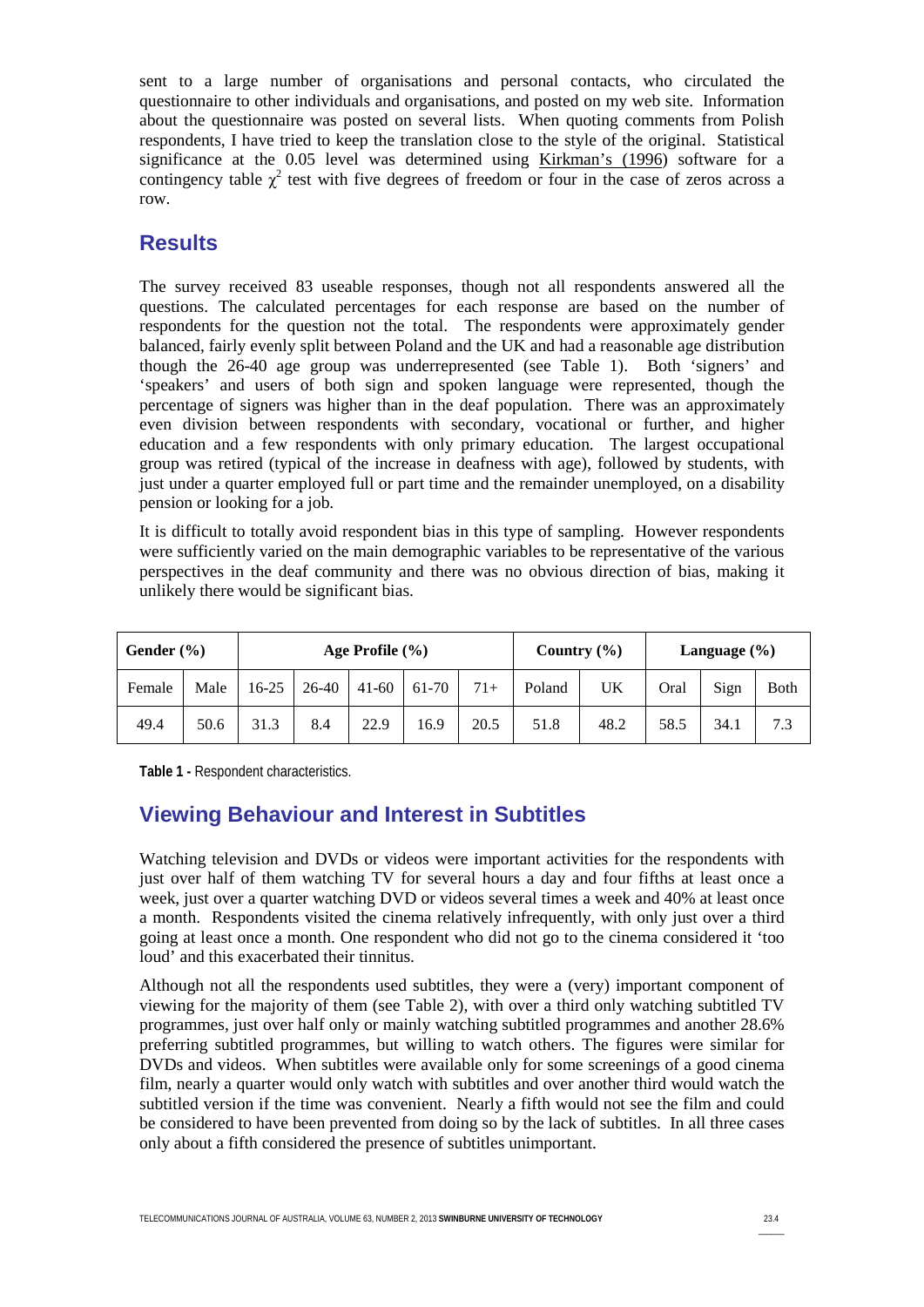| <b>Watching with subtitles</b>      | TV    | DVD or<br>Video | Limited cinema<br>subtitling             | $\frac{0}{0}$ |
|-------------------------------------|-------|-----------------|------------------------------------------|---------------|
| Only subtitled programmes           | 35.1% | 32.0%           | Go when subtitles on                     | 24.6%         |
| Mainly subtitled programmes         | 15.6% | 24.0%           | See with subtitles if time<br>convenient | 36.9%         |
| Prefer subtitles, will watch others | 28.6% | 26.0%           | Watch unsubtitled film                   | 20.0%         |
| Unimportant whether subtitles       | 20.8% | 18.0%           | Not see film                             | 18.5%         |
| Response rate                       | 92.8% | 60.2%           | Response rate                            | 78.3%         |

**Table 2** - Watching with subtitles.

Despite the commitment of the major UK TV broadcasting companies to subtitling, over a quarter and over 60% respectively of the respondents considered that a lot and at least some interesting programmes lacked subtitles (see table 3), though UK respondents noted the 'good coverage'. The figures for DVDs were similar, but slightly better. In both cases only about 15% of respondents considered that no interesting programmes lacked subtitles.

| <b>Programmes lacking subtitles</b> | TV    | <b>DVD</b> or Video |
|-------------------------------------|-------|---------------------|
| A lot                               | 26.3% | 20.5%               |
| Some                                | 34.2% | 31.5%               |
| A few                               | 21.1% | 26.0%               |
| None                                | 14.5% | 15.1%               |
| Unsure                              | 3.9%  | 6.8%                |
| Response rate                       | 91.6% | 88.0%               |

**Table 3** - Programmes which lack subtitles.

Of the respondents, 39 commented on the quality of TV, 30 on DVD subtitles and 31 on cinema subtitles. In line with the preference for offline (pre-recorded) TV subtitles, most comments considered them 'generally good' or even 'usually excellent', 'unless transmission … delayed and then they often bear little relationship to what is on screen. That … is almost worse than useless.' Worryingly, the quality of live subtitles was considered 'not good enough', 'absolutely appalling', and 'too inaccurate and slow to enjoy watching' with 'too many misspelt words'. The introduction of revoicing to correct mistakes was considered to have made the situation worse. This may be due to analogous contextual features to those that make speech recognition less accurate in a class than an office [\(Wald 2006\)](#page-13-5) and requires further investigation.

DVD subtitles were 'generally quite good' or 'excellent', though they were not 'descriptive like on TV', missed 'things such as " door bangs outside" that help understand the ambience' and 'very often the extras are not subtitled'. 'DVDs without subtitles are generally old films often classics', but 'programmes broadcast with subtitles do not always have them on the DVD'. Many respondents were only interested in DVDs with subtitles and particularly irritated by 'the fact that many online sellers neglect to tell you whether or not the DVD has subtitles'. Several Polish respondents appreciated the ability to 'stop' the DVD to finish reading the subtitle if necessary and considered cinema subtitles 'too fast'. However, the main issue for cinema subtitles was availability rather than quality. One respondent noted that 'the subtitles do not work … five out of the six last times we have been' and another that cinema staff have to be 'remind[ed] … to turn them on'. Respondents also noted legibility problems, including 'light colour text … lost on a light coloured background', 'sometimes a line is missing', or the subtitles being 'out of 'tune' with the dialogue' i.e. not properly synchronised.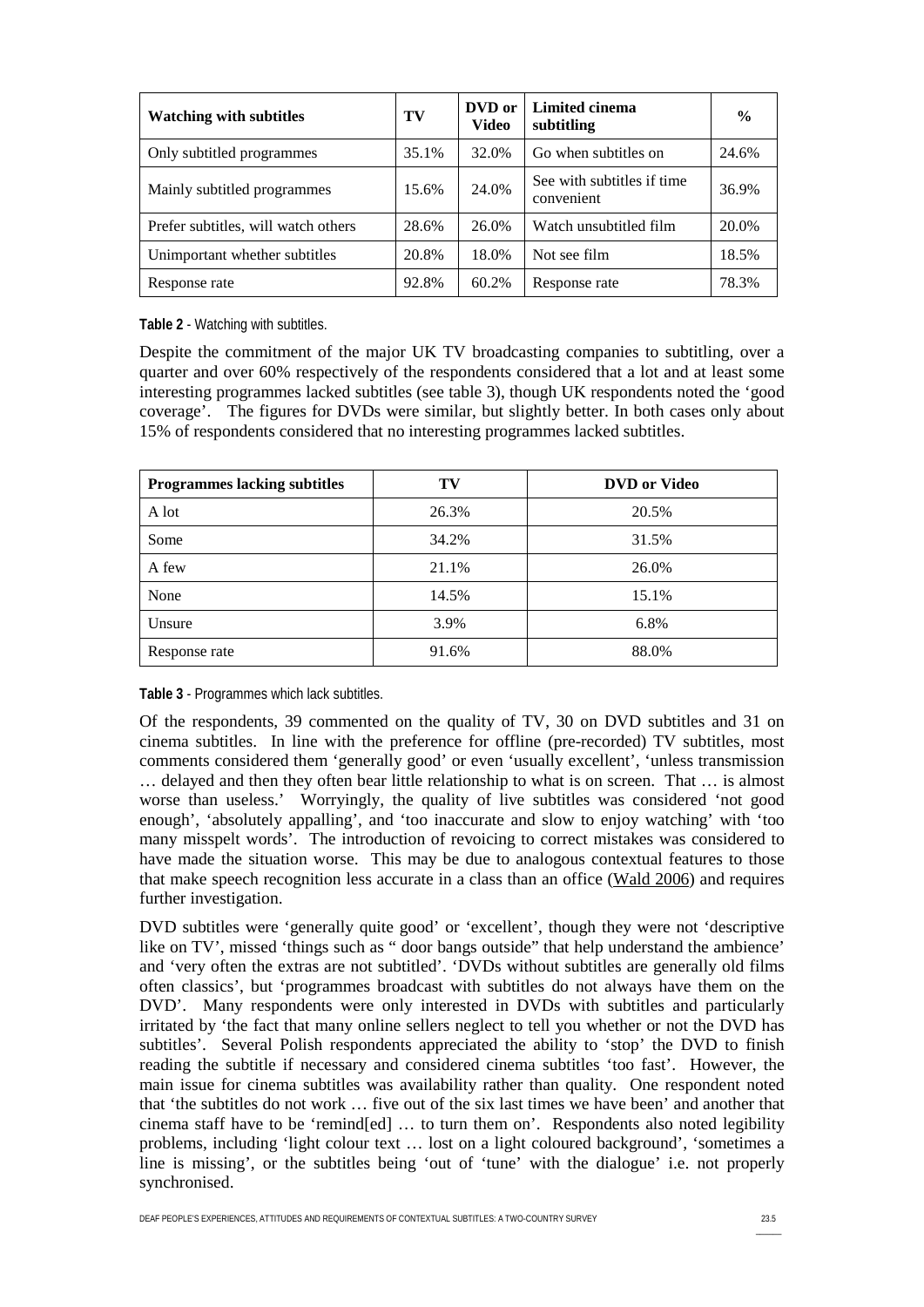Subtitles made a significant difference to respondents' experiences of watching TV, DVDs and cinema films (Table 4), with nearly 60% and over 80% respectively understanding programmes a lot better and better with subtitles. This is paralleled by the just under 70% of respondents who were able to understand all or most of the text and the over 70% who found them (very) easy to read and considered that they were displayed for sufficient time to read and understand most of the text. However, about 10% of respondents found them (very) difficult to read and displayed for insufficient time, paralleling the 11% who found reading (very) difficult. Over 20% only understood about half and 5% very little of the text.

| <b>Understanding better</b><br>with subtitles |       | <b>Ease of reading subtitles</b> |       | <b>How much of subtitles</b><br>understand |       |  |
|-----------------------------------------------|-------|----------------------------------|-------|--------------------------------------------|-------|--|
| A lot better                                  | 58.4% | Very easy                        | 41.3% | Whole text                                 | 41.8% |  |
| <b>Better</b>                                 | 23.4% | Easy                             | 31.3% | Most of text                               | 26.6% |  |
| About the<br>same                             | 15.6% | Neither easy nor<br>difficult    | 17.5% | About half                                 | 21.5% |  |
| Not sure                                      | 2.6%  | Difficult                        | 7.5%  | Very little                                | 5.1%  |  |
|                                               |       | Very difficult<br>2.5%           |       | Depends                                    | 3.8%  |  |
|                                               |       |                                  |       | <b>Unsure</b>                              | 1.3%  |  |
| Response rate                                 | 92.8% | Response rate                    | 96.4% | Response rate                              | 95.2% |  |

**Table 4** - Understanding and ease of reading of subtitles.

The majority of respondents wanted verbatim subtitles (see Table 5), with nearly 60% always wanting verbatim subtitles and nearly 80% wanting verbatim subtitles either always or unless they would be very complicated. They considered it 'very patronising' when 'things are made simpler', wanted to be on an 'equal footing [with] hearing people' or 'to get to know the character' and what 'the use of the words show' about them. The problems lip-reading if 'what I am reading does not appear to match up with what they are saying' were also noted. Some respondents were 'happy to have a shortened version – less tiring' if what was being said was not 'very important', but wanted to 'see it all' if 'important to the subject matter'. Respondents who wanted a shorter version recognised that they were 'not able to understand the text' or needed 'time to both read the subtitles and see what was on the screen'. The approximately 9% wanting a shorter version was compatible with the 10% finding subtitles (very) difficult to read and the time too short. However, 30% wanted longer to read the subtitles, which is closer to the 25% who found the time sufficient to understand very little or at most about half of the text.

| <b>Sufficiency of available</b><br>time           |       | <b>Preference for verbatim or</b><br>edited subtitles |         | Want additional time to<br>read subtitle text |       |  |
|---------------------------------------------------|-------|-------------------------------------------------------|---------|-----------------------------------------------|-------|--|
| Read and<br>understand all text                   | 50.6% | Verbatim always                                       | 57.9%   | Yes, always                                   | 30.8% |  |
| Read most text,<br>understand sense               | 20.8% | Verbatim, unless<br>very complicated                  | 21.1%   | Yes, unless miss<br>part of speech            | 12.8% |  |
| Sometimes<br>understand sense                     | 18.2% | Shorter version                                       | $9.2\%$ | N <sub>0</sub>                                | 37.2% |  |
| Often insufficient<br>10.4%<br>and not understand |       | Unsure                                                | 11.8%   | Unsure                                        | 19.2% |  |
| 92.8%<br>Response rate                            |       | Response rate                                         | 91.6%   | Response rate                                 | 94.0% |  |

**Table 5** - Sufficiency of time to read subtitles and preference for verbatim or edited version.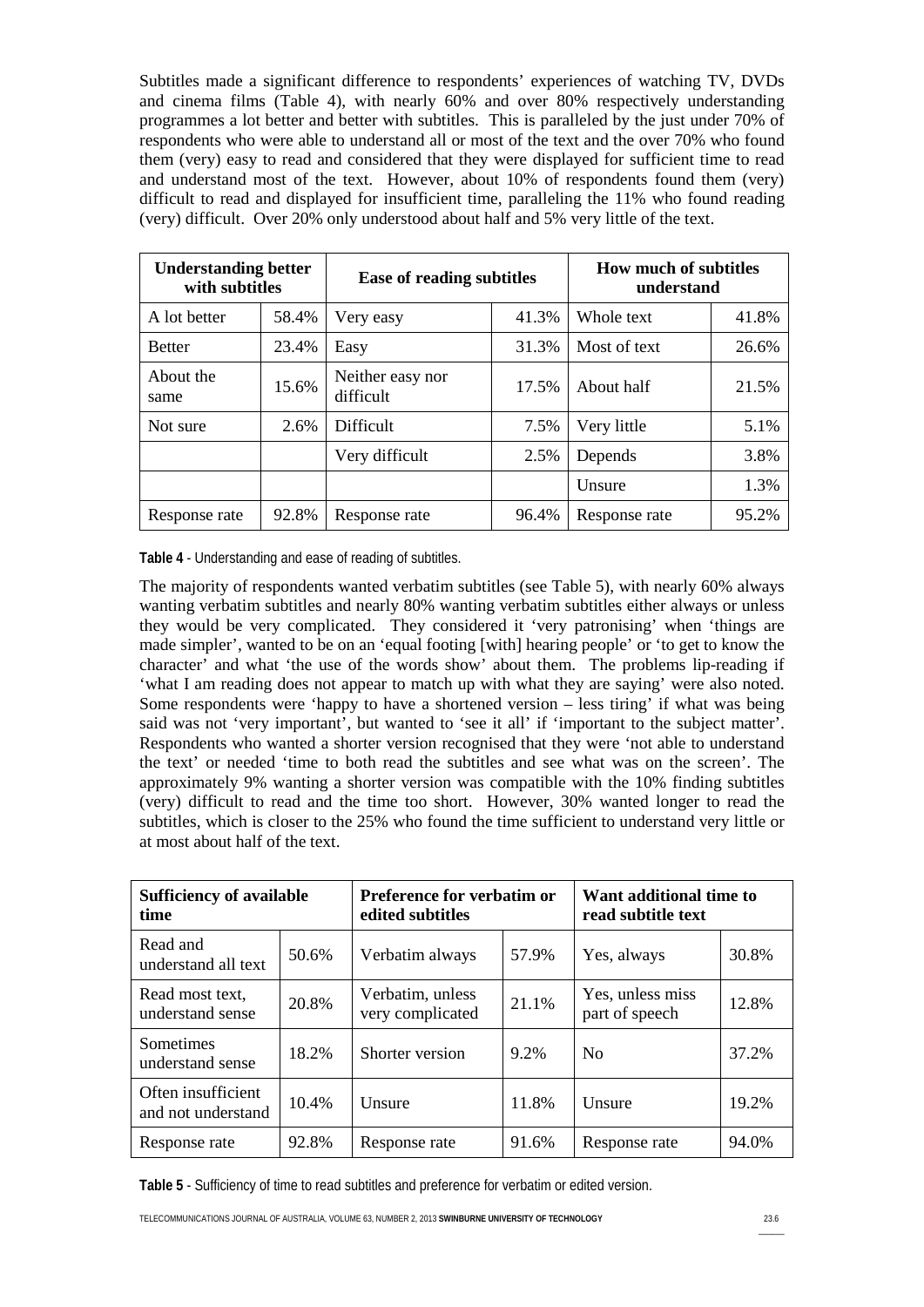# **Interest in Contextual Features and Emotions and their Representation**

Respondents were considerably more interested in subtitles showing information about the main and other characters' feelings than the atmosphere or the loudness or speed of their speech, and these were the only features a majority (over 60% and over 50% respectively) of the respondents considered information about (very) important (table 6). Slightly under half and about 40% considered information about the atmosphere and loudness of the main characters respectively (very) important. The 26 comments about information about emotions and 22 about the atmosphere expressed various perspectives.

Some respondents were interested in this information, as 'Normal heard speech is full of emotion, it conveys feelings that are lost when presented with the written word' and 'Tone of voice conveys a lot of information. A lot of jokes rely on other characters' reactions'.

Others felt it was already available to them, as 'emotions can usually be judged from the appearance of the character, comment in subtitles not really needed' and 'as a deafened person I am used to reading body language and how the speaker feels', should be obvious from their demeanour' or 'indifferent'.

Other respondents felt it 'depends on the context', wanted to know about 'whispers/shouts/mumbles' or felt that 'emotions of speakers in vision should be obvious' and that information was only needed for 'speakers off screen'.

A number of respondents found that 'stupid background' or 'that LOUD + GHASTLY AWFUL' music interfered with 'what little I can hear'. 'TURN IT OFF.' (their capitalisation). Others wanted 'anything that the music or sound conveys to hearing people that deaf people would miss', 'something simple such as "scream in the distance"' or considered that 'you get the atmosphere through the subtitle' or 'only if it isn't obvious'. 'A more systematic set of symbol representations for 'atmosphere so I could learn what to expect' was suggested, with concerns about the use of ' $\mathcal{F} \mathcal{F}$ ' for 'all the types of background music, but no indications saying "scary" "romantic", "comic", etc.'. Concern was also expressed that it was not possible 'to translate background music into words that will convey atmosphere. … To say "scary music" or "romantic music" does not convey anything remotely like the emotional impact such music has on the human mind.' The 19 comments about information on speakers' loudness, speed and other features expressed interest in information about accents, tone of voice and a 'clearer indication of who is speaking, especially when there are lots of characters', with the suggestion of a combination of colour coding and the name of the speaker.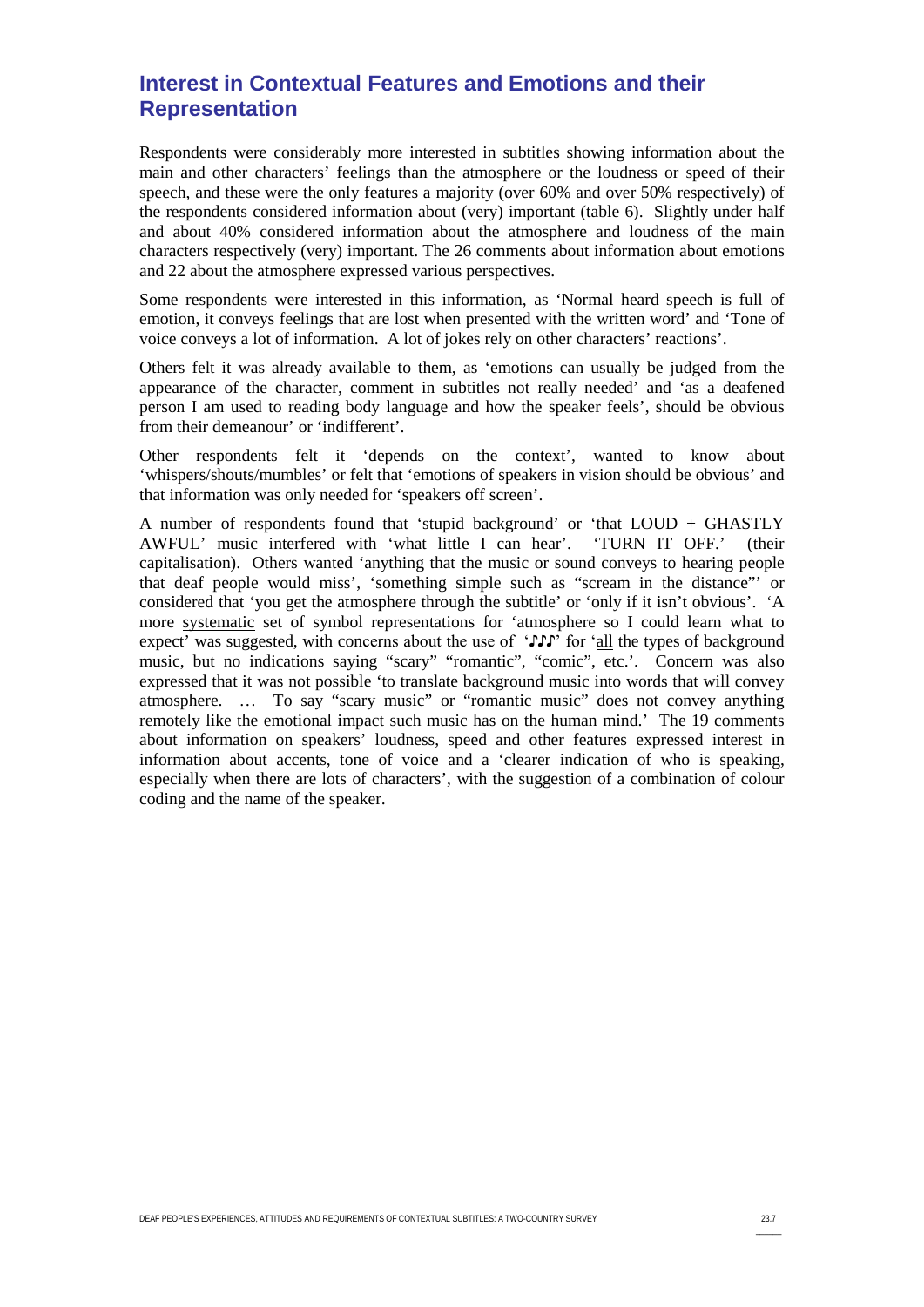| <b>Feature</b>                           | <b>Very</b><br>important |       | Important Indifferent Not want |       | <b>Really not</b><br>want | <b>Unsure</b> | <b>Response</b><br>Rate |
|------------------------------------------|--------------------------|-------|--------------------------------|-------|---------------------------|---------------|-------------------------|
| Feelings of main<br>characters           | 26.0%                    | 35.1% | 22.1%                          | 10.4% | 3.9%                      | 2.6%          | 92.8%                   |
| Feelings of other<br>characters          | 18.2%                    | 35.1% | 27.3%                          | 9.1%  | 6.5%                      | 3.9%          | 92.8%                   |
| Atmosphere                               | 12.3%                    | 37.0% | 28.8%                          | 11.0% | 6.8%                      | 4.1%          | 88.0%                   |
| Loudness of main<br>characters           | 16.9%                    | 23.4% | 44.2%                          | 9.1%  | 5.2%                      | 1.3%          | 92.8%                   |
| Loudness of other<br>15.1%<br>characters |                          | 17.8% | 38.4%                          | 17.8% | 8.2%                      | 2.7%          | 88.0%                   |
| Speed of speech of<br>main characters    | 21.6%                    | 10.8% | 40.5%                          | 10.8% | 8.1%                      | 8.1%          | 89.2%                   |
| Speed of speech of<br>other characters   | 13.5%                    | 16.2% | 39.2%                          | 17.6% | 9.5%                      | 4.1%          | 89.2%                   |

**Table 6** - Importance of information about particular features of speech and the atmosphere.

Respondents were equally divided between those who did not want additional information in the form of a small picture and those who would like a picture under some circumstances, for instance if easy to understand or together with text. Nearly two thirds preferred text descriptions for background sounds over small pictures of the sounds, though a third wanted either small images or a combination of images and text. Some 23 respondents commented about the types and 14 about the details of background sounds they were interested in. Many of the comments were on the lines of 'only if important', 'relevant', 'essential to understanding the plot' or 'out of view'. Other respondents suggested particular types of sounds, such as dogs barking, door bells, phones, 'mumbling hmms, ahhs, radio chatter, animal noises, clocks ticking'. Respondents were interested in the text of songs, with well over a third wanting the text of all songs, even in the background, and another quarter wanting those that were part of the scene. Only just under a fifth did not want the text of any songs.

Attitudes to the different suggested representations of the atmosphere, emotions and features of speech were very varied (See Table 7). The highest mean score (maximum value 5) was 3.1, while several scores were under 2 and response rates ranged from 7 to 53%, indicating a lack of enthusiasm for all the representations. However, a significant minority of respondents were very interested in several of the options, as shown by the relatively high number of respondents with scores of 4 and over.

The aim of the graphical representations was to produce the same type of emotional and visceral reaction as occurs to atmospheric music and, to a lesser extent, strong emotions in speech. However, the highest scores were obtained for short text descriptions for the atmosphere and emotions and modifications of the text format (letter size in all cases, bold or italic for atmosphere and features of speech, different fonts for features of speech and colour for atmosphere), rather than graphical representations. Signers had higher preferences than speakers for graphical representations, in particular, atmospheric images (2.9 cf. 1.7) and atmospheric photos (3.6 cf. 2.0) and for different colours for the atmosphere, but the difference was only statistically significant for atmospheric photos ( $p=0.05$ ). Unsurprisingly signers had considerably higher preferences for photos of signing hands (3.4 cf. 0.8), a combination of photos of signing hands, colour, size and font (3.5 cf. 1.0) for representing features of speech, with both differences statistically significant  $(p=0.000$  and  $p=0.010$ respectively), but their higher preferences for colours and font were not statistically significant. Signers had higher preferences for all the options for representing emotions, with the greatest differences for the combination of small photos of a signer's face and colour (2.8 cf. 1) and small photos of a signer's face  $(2.6 \text{ cf. } 1.5)$ , but the differences were not statistically significant.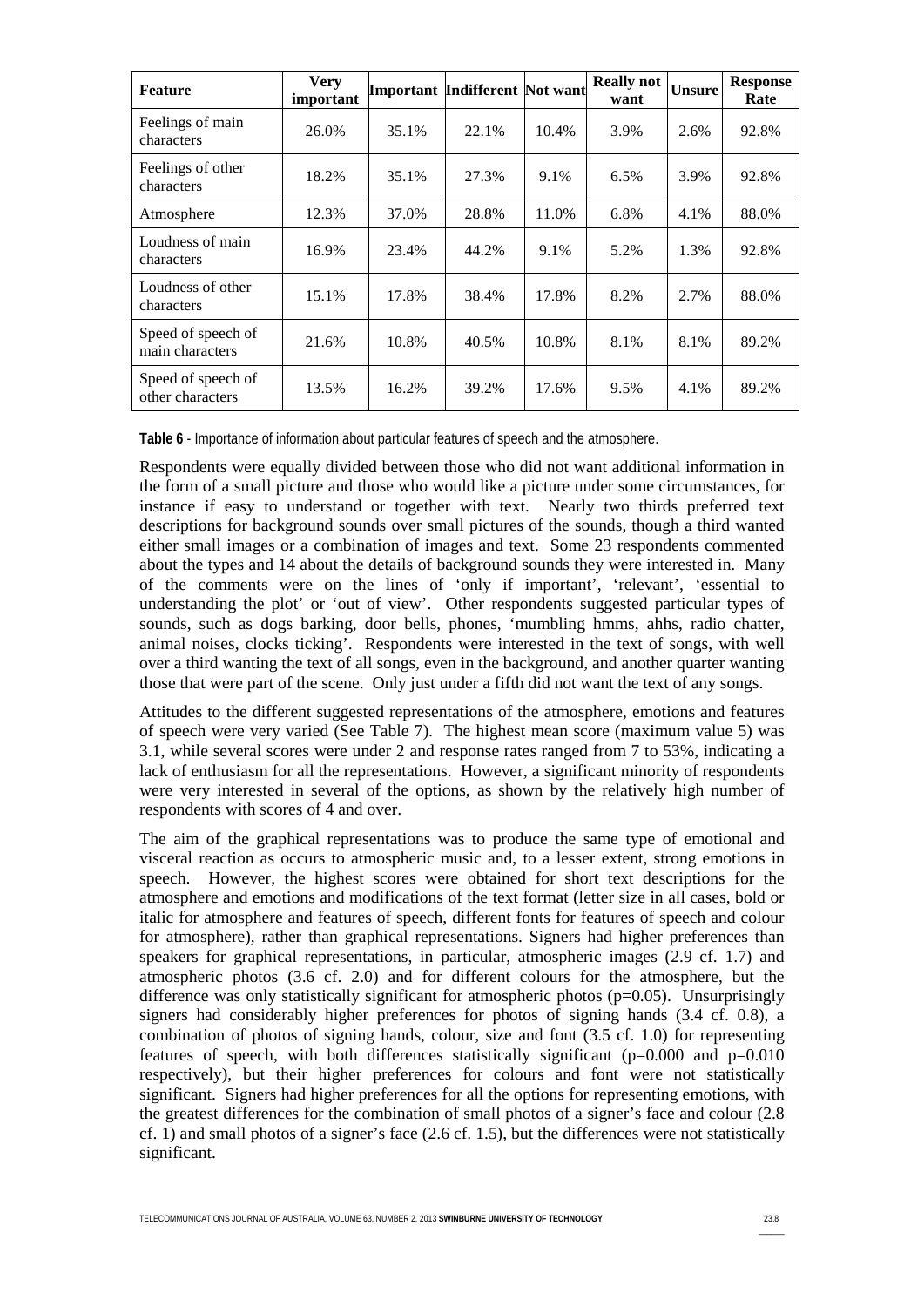There were 12 comments on representing the atmosphere, 10 on emotions and six on features of speech. Respondents noted the importance of 'balance …. between information and the time we have to digest it', that 'a few words are enough' and that 'we deaf people are all face watchers' and wanted 'less pictures of the back of people's heads', as 'you can also guess how people are speaking by the facial expressions'. Others wanted to 'grasp the emotion and feel what they are feeling'. There were suggestions of the use of emoticons and that symbols and words may be preferred to colour, with subtitle colours not being visible when watching programmes on vPlayer. The small number of additional comments showed a preference for text, for instance that 'pictures are patronising'. Another respondent noted the need for a consistent use of 'symbols/pictograms' which were 'internationally agreed' and questioned whether this was 'realistic'.

|                                            |               | Atmosphere     |                |               | <b>Emotions</b> |                |               | <b>Features of speech</b> |                |  |
|--------------------------------------------|---------------|----------------|----------------|---------------|-----------------|----------------|---------------|---------------------------|----------------|--|
| Type of representation                     | Mean<br>score | No. at<br>$4+$ | Answer<br>Rate | Mean<br>score | No. at<br>$4+$  | Answer<br>Rate | Mean<br>score | No. at<br>$4+$            | Answer<br>Rate |  |
| Atmospheric paintings                      | 2.0           | 12             | 51.8%          | N/a           | N/a             | N/a            | N/a           | N/a                       | N/a            |  |
| Atmospheric photos                         | 2.4           | 17             | 53.0%          | N/a           | N/a             | N/a            | N/a           | N/a                       | N/a            |  |
| Small photo of face<br>showing emotion     | N/a           | N/a            | N/a            | 1.6           | 8               | N/a            | N/a           | N/a                       | N/a            |  |
| Photo of signing hands                     | N/a           | N/a            | N/a            | N/a           | N/a             | N/a            | 1.5           | 6                         | 48.2%          |  |
| Short text description                     | 3.1           | 20             | 50.6%          | 2.8           | 14              | 41.0%          | N/a           | N/a                       | N/a            |  |
| Colour                                     | 2.5           | 15             | 54.2%          | 1.7           | 9               | 50.6%          | 2.4           | 10                        | 42.2%          |  |
| Letter size                                | 3.0           | 3              | 7.2%           | 2.6           | 17              | 51.8%          | 2.6           | 12                        | 50.6%          |  |
| Bold or italic                             | 2.8           | 13             | 27.7%          | 2.3           | 14              | 50.6%          | 2.7           | 14                        | 50.6%          |  |
| Different fonts                            | 2.1           | 4              | 28.9%          | 2.0           | 9               | 50.6%          | 2.9           | $\tau$                    | 39.8%          |  |
| Photo of face & colour                     | N/a           | N/a            | N/a            | 1.4           | 10              | 47.0%          | N/a           | N/a                       | N/a            |  |
| Signing hand photo,<br>colour, size & font | N/a           | N/a            | N/a            | N/a           | N/a             | N/a            | 2.0           | 10                        | 41.0%          |  |

**Table 7** - Representation of the atmosphere, emotions and features of speech.

Respondents had greater experience of watching educational programmes, videos and DVDs than attending subtitled lectures or classes, though nearly twice as many had very frequently attended subtitled lectures or classes as very frequently watched educational programmes, DVDs and videos, 60% of respondents preferred subtitles for recorded materials, whereas the preferred option for lectures, though by a minority of 40%, was a combination of subtitles and sign language interpretation. A significant minority wanted sign language interpretation on its own in both cases.

There was limited interest in information on features of the lecturer's speech or the context in both face-to-face and recorded educational materials, though a significant minority of between just over a quarter and just under a third was very interested in most of the features (Table 8). The greatest interest was in information about the lecturer's and students' emotions, with similar average values and numbers of respondents who were very interested (scores of 4+) in both cases. Signers were considerably more interested than speakers in all the features. Their greatest interest was in the speed of speakers for both lectures (3.2 cf. 1.1) and recorded materials (3.1 cf. 1.1) and the differences in both these cases were statistically significant ( $p=0.017$  and  $p=0.018$ ).

One respondent noted that Open University programmes used to have subtitles, 'but most of them disappeared a few years ago. Other than that, subtitled educational material is virtually non-existent.' Additional comments included the importance of not 'dumbing down' subtitles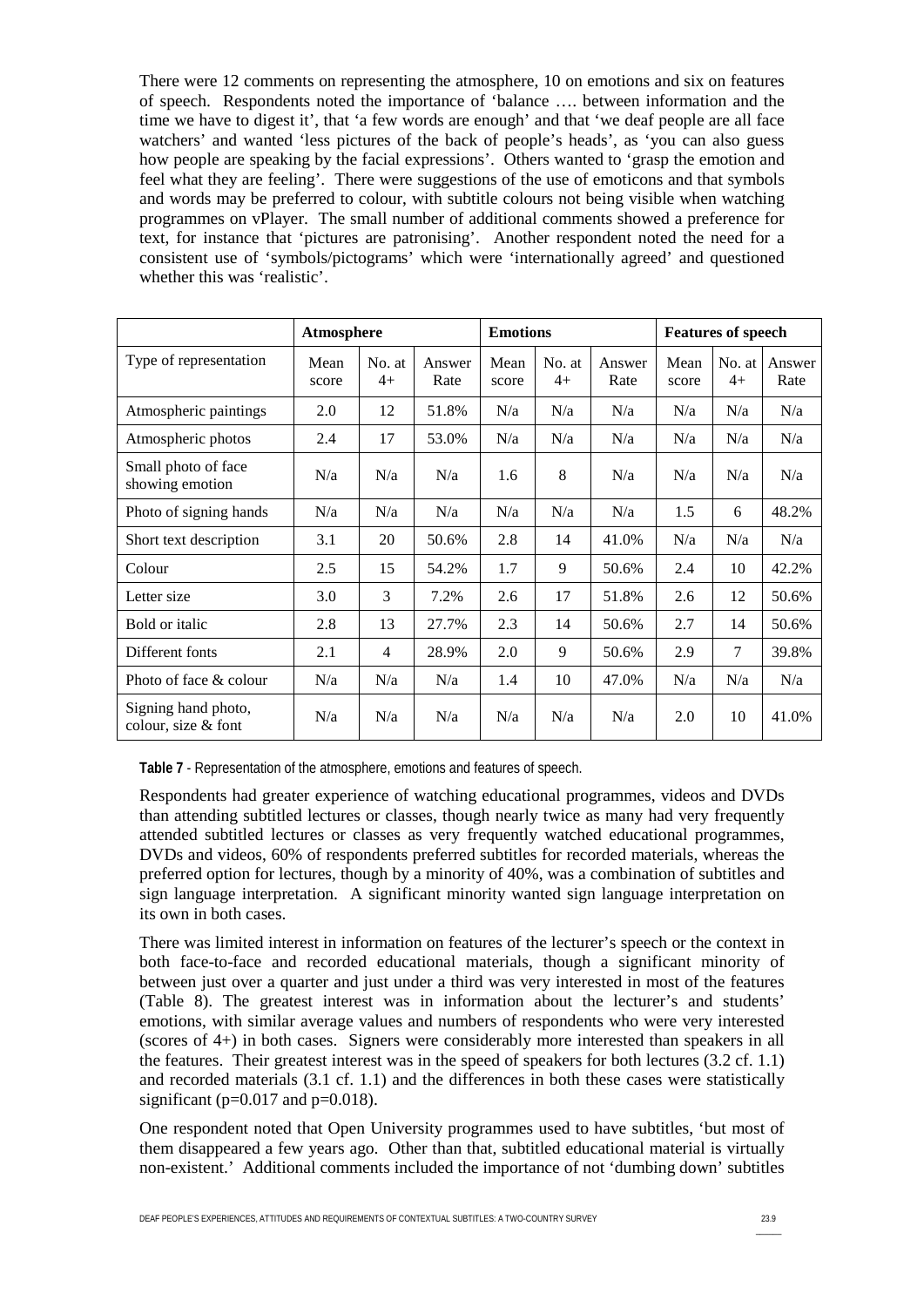| boppine:                    |       |     |                                           |             |       |                 |
|-----------------------------|-------|-----|-------------------------------------------|-------------|-------|-----------------|
|                             |       |     | Mean $\overline{N}$ o at 4+ Response rate | <b>Mean</b> | No at | <b>Response</b> |
|                             | score |     |                                           | score       | $4+$  | rate            |
| Loudness of lecturer        | 1.9   | 10  | 43.4%                                     | 1.8         |       | 46.7%           |
| Speed of speech of lecturer | 2.0   | 11  | 42.2%                                     | 1.8         | 9     | 42.2%           |
| Background sounds           | 2.0   | 12  | 39.8%                                     | 1.7         | 6     | 43.4%           |
| Background music            | N/a   | N/a | N/a                                       | 1.4         |       | 42.2%           |
| Emotions of lecturer or     |       |     |                                           |             | 12    | 39.8%           |
| students                    | 2.6   | 14  | 38.6%                                     | 2.5         |       |                 |

and the importance of the 'largest group subtitles cater for' having 'correct access', but personalisation to meet the different needs of different (groups of) deaf people is now possible.

**Table 8** - Interest in information about the lecturer's speech and the context.

#### **Discussion and Conclusions**

This paper has presented the results of a survey of deaf people in the UK and Poland on their experiences, attitudes to and requirements of subtitles, including for the representation of emotions and contextual features. It was introduced by a literature overview which demonstrated both the importance of subtitles to deaf people and that they have been criticised for not representing emotions and contextual features and poor legibility in some circumstances. The small number of previous surveys have generally focused on a small number of issue(s) and been limited to one country. A few techniques for representing emotions and contextual features in subtitles have been developed and the reactions of small numbers of viewers investigated using short video clips.

The survey resulted in 83 useful responses from respondents with sufficiently diverse demographic characteristics to give a good representation of the different perspectives in the deaf community. Differences due to country, gender and language (signing or speaking) will be discussed in a subsequent paper. The results confirmed the great importance of subtitles to deaf people. Watching television and viewing DVDs or videos, but not cinema films, were very important activities for the majority of them. Subtitles were (very) important in all three cases and (significantly) improved understanding for over 80% of respondents. In line with the literature, 80% wanted verbatim subtitles either always or unless they were very complicated.

Comments indicated that they considered simplification 'very patronising' and wanted to be 'on an equal footing with hearing people'. A significant minority of about 10% found subtitles (very) difficult to read, that they were displayed for insufficient time and wanted longer to read them. This is probably related to the fact that just over 11% found reading (very) difficult. A majority of respondents considered that at least some interesting TV programmes, DVDs and videos lacked subtitles though UK respondents noted the 'good [TV] coverage'. They were generally happy with the quality of pre-recorded and DVD subtitles, but considered that live subtitles needed to be improved, but not by revoicing, which had made the situation worse. Concerns were expressed about the lack of information about important sounds on DVDs, the lack of subtitling of extras and the lack of information from online sellers about whether a DVD has subtitles. Cinema-goers were concerned that advertised subtitles were not always turned on.

A majority of respondents wanted information about the feelings of the main characters and the text of either all songs or those that were part of the scene. Significant minorities were interested in information about the atmosphere, the feelings of other characters, the loudness of all characters and background sounds. The suggested graphical representations aimed to give equivalent emotional and visceral reactions to music. However, the highest average scores were obtained by short text descriptions and modifications of the text format, though signers showed greater interest in graphical representations than speakers. Although the average interest in the suggested representations was low, most of the representations were of interest to a significant minority of respondents.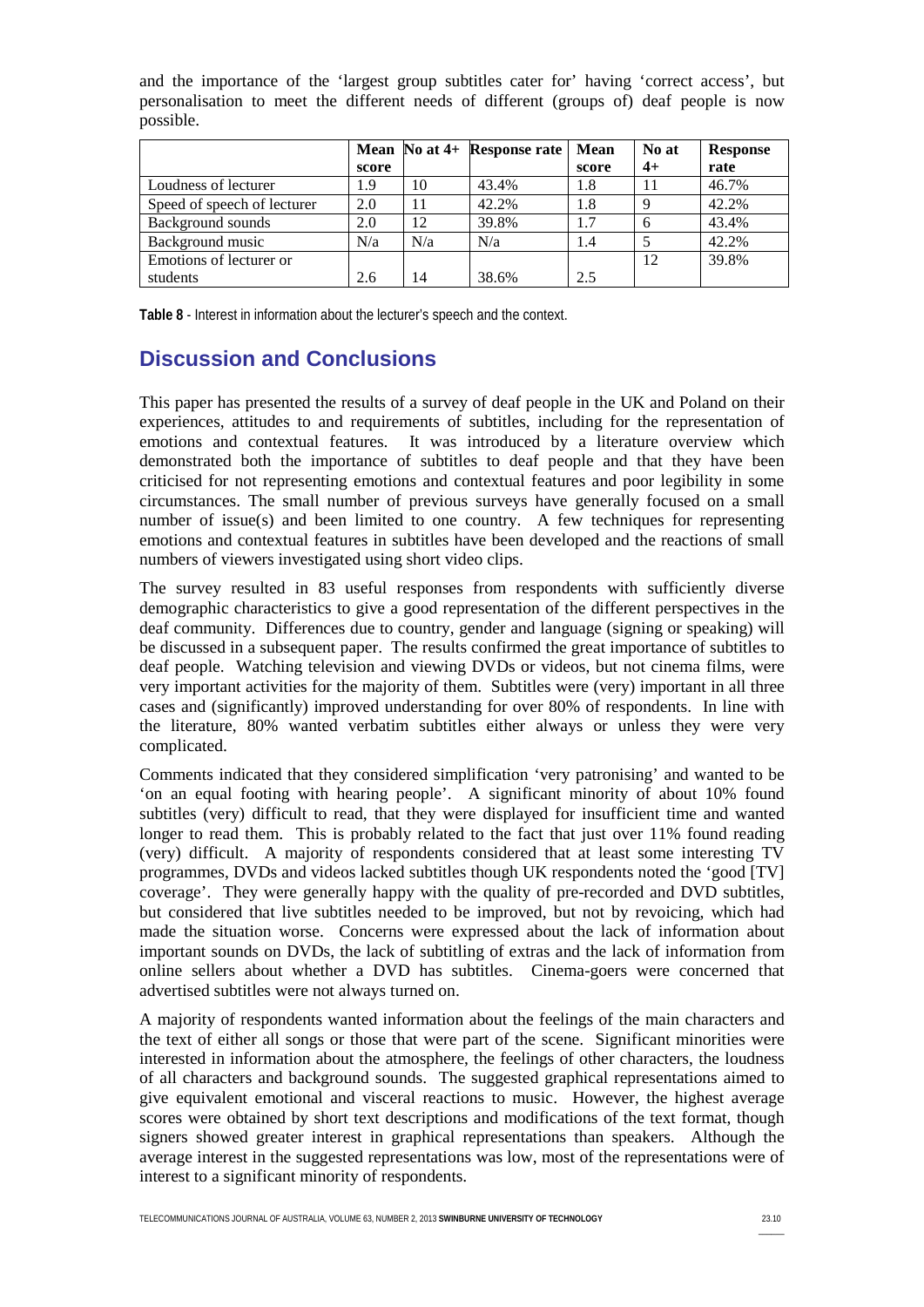Respondents had greater experience of subtitles on recorded than face-to-face educational presentations. The majority preferred subtitles for recorded materials. The largest preference by a significant minority was for a combination of subtitles and sign language interpretation for lectures. Interest in all the suggested contextual features was fairly low, but greatest for information about lecturers' and students' emotions. Signers were more interested than speakers in all the types of information, with their greatest interest in the speed of speech.

The varying degrees of interest expressed in receiving information about emotions and different contextual features, as well as in the different representations, and the minority of respondents who wanted a shortened version of subtitles with longer to read them indicate the need for research to develop personalisation systems for subtitles, including verbatim and edited versions. Personalisation will allow viewers who want them to benefit from graphics, colour and/or animation without irritating others or making the text more difficult to read for them. The increased flexibility and options provided by digital media have made personalisation feasible.

This leads to the following recommendations:

- Care in the use of (loud) music, particularly when characters are talking, to avoid making it difficult for deaf people to understand the speech.
- Separate instructions for background music, analogously to closed subtitles, to enable it to be turned on or off and the volume adjusted separately from the main programme.
- Subtitling of all cinema films and DVDs, including 'extras' and ensuring that advertised subtitles are turned on.
- Verbatim subtitles and the inclusion of the text of songs that are part of the scene as the default.
- Research, technical development and large scale end-user testing with deaf and hearing people and long video clips in various genres:
	- Live subtitling systems with improved accuracy, synchronisation and quality. This should be considered a priority.
	- Subtitle personalisation systems which allow various features to be easily turned on and off, including shorter text in simple language, the texts of background songs and various representations of emotions and contextual features.
	- Suites of options for representing a wide range of emotions and contextual features.

# **Acknowledgements**

I would like to express my great thanks to everyone who completed questionnaires and/or helped me distribute them.

# **References**

- <span id="page-10-0"></span>Anon. 2012a. 'Subtitle (captioning)'. [Internet]. Accessed 23 May 2012. Available from: [https://en.wikipedia.org/wiki/Subtitle\\_%28captioning%29.](https://en.wikipedia.org/wiki/Subtitle_%28captioning%29)
- <span id="page-10-2"></span>Anon. 2012b. 'Digital television transition'. [Internet]. Accessed 23 May 2012. Available from: [https://en.wikipedia.org/wiki/Digital\\_television\\_transition#Transitions\\_completed.](https://en.wikipedia.org/wiki/Digital_television_transition#Transitions_completed)
- <span id="page-10-1"></span>Baker, R. 1985. 'Subtitling television for deaf children'. *Media in Education Research Series* 3: 1-46.
- <span id="page-10-3"></span>Bokšan-Cullen, Desmond. 2012. 'Sharing the feeling, deafened people and silent television'. [Internet]. Accessed 4 May 2012. Available from: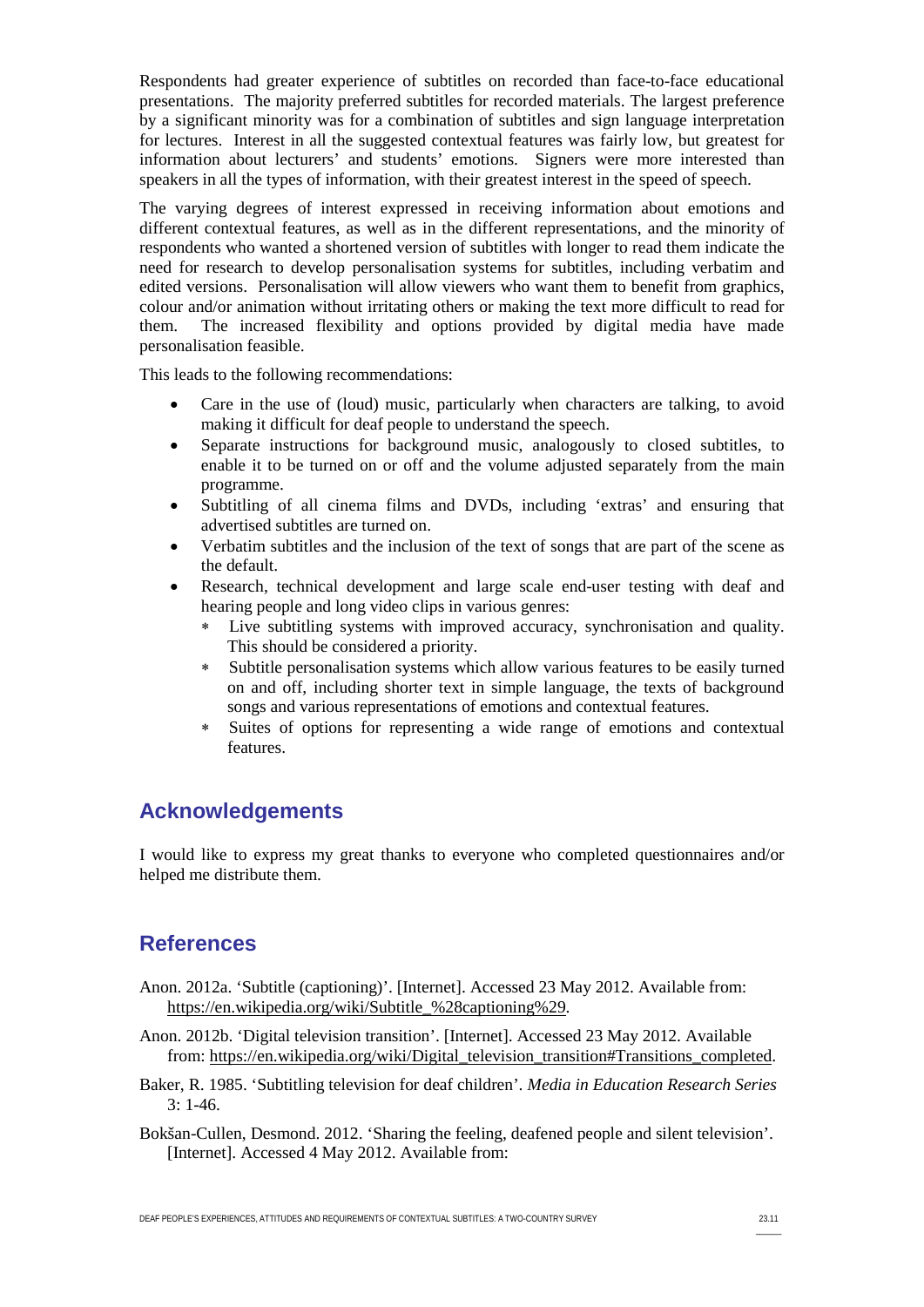[http://www.livedescribe.com/wiki/live/shared/shared/clt2/Emily/ASID/CHAIR/Deafened](http://www.livedescribe.com/wiki/live/shared/shared/clt2/Emily/ASID/CHAIR/Deafened_and_silent_TV.pdf) and silent TV.pdf.

- <span id="page-11-11"></span>Boyce, Michael et al. 2012. 'Online enhanced captioning guidelines'. [Internet]. Canadian Network for Inclusive Cultural Exchange, Accessed 31 May 2012. Available from: [http://cnice.idrc.ocad.ca.](http://cnice.idrc.ocad.ca/)
- <span id="page-11-3"></span>Braverman, Barbara; Herzog, Melody. 1980. 'The effects of caption rate and language level on comprehension of a captioned video presentation'. *American Annals of the Deaf* 125:143-148.
- <span id="page-11-10"></span>Degan, Singh; Fels, Deborah. 2001. 'Expressing non-speech information and emotion to the deaf and hard of hearing'. CD-ROM Proceedings of 2001 IEEE Systems, Man and Cybernetics Conference, Tucson, Arizona.
- <span id="page-11-0"></span>EFHOH 2011. 'Subtitling – our door to information society, state of subtitling access in EU 2011'. [Internet]. Accessed 19 April 2011. Available from: [http://www.efhoh.org/mp/db/file\\_library/x/IMG/30890/file/StateofsubtitlinginEU23Marc](http://www.efhoh.org/mp/db/file_library/x/IMG/30890/file/StateofsubtitlinginEU23March2011.pdf) [h2011.pdf.](http://www.efhoh.org/mp/db/file_library/x/IMG/30890/file/StateofsubtitlinginEU23March2011.pdf)
- <span id="page-11-7"></span>Fels, Deborah; Daniel, Lee; Branje, Carmen; Hornburg, Matthew. 2005. 'Emotive captioning and access to television'. Proceedings  $11<sup>th</sup>$  Americas Conference Information Systems. 11-14 August; Omaha, Nebraska. Accessed 23 January 2013. Available from: [http://pdf.aminer.org/000/239/965/towards\\_emotive\\_captioning\\_for\\_interactive\\_televisio](http://pdf.aminer.org/000/239/965/towards_emotive_captioning_for_interactive_television.pdf.) [n.pdf.](http://pdf.aminer.org/000/239/965/towards_emotive_captioning_for_interactive_television.pdf.)
- <span id="page-11-9"></span>Fels, Deborah; Polano, Lorelle; Harvey, Terry; Silverman, Charles. 2001. 'Towards emotive captioning for interactive television'. *Universal Access in HCI: Towards An information Society for All: Human Factors and Ergonomics,* Stephanidis, Constantine (editor). CRC Press.
- <span id="page-11-4"></span>Fourney, David; Fels, Deborah. 2008. '"Thanks for pointing that out." Making sarcasm accessible for all'. Proceedings Human Factors and Ergonomics Society 52nd Annual Meeting.
- <span id="page-11-1"></span>Gordon-Salant, Sandra; Callahan, Julia. 2009. 'The benefits of hearing aids and closed captioning for television viewing by older adults with hearing loss'. *Ear Hear* 30 (4). Accessed 28 January 2013. Available from: [http://www.ncbi.nlm.nih.gov/pmc/articles/PMC2820302/.](http://www.ncbi.nlm.nih.gov/pmc/articles/PMC2820302/) <http://dx.doi.org/10.1097/AUD.0b013e3181a26ef4>
- <span id="page-11-8"></span>Hersh et al. 2009. 'Representing emotions and the context in subtitles'. Conference and Workshop on Assistive Technologies for People with Hearing and Vision Impairments. 20-23 April; Wrocław, Poland.
- <span id="page-11-6"></span>Hersh et al. 2010. 'Representing contextual features of subtitles in an educational context'. Tenth IEEE International Conference on Advanced Learning Technologies. 5-7 July; Sousse, Tunisia.
- <span id="page-11-12"></span>Hersh. 2010. 'Methodological issues in multi-country multi-language participative research with blind and visually impaired people'. SWIIS '10. 27-29 October; Pristina, Kosovo.
- <span id="page-11-13"></span>Hersh. 2011. 'Participative research with diverse end-user groups: multi-language, multicountry blind and visually impaired people'. Eighteenth IFAC World Congress. 28 August – 2 September; Milan, Italy.
- <span id="page-11-5"></span>ITC 1999. 'ITC Guidance on Standards for Subtitling'. Accessed 16 January 2013. Available from:
	- [http://www.ofcom.org.uk/static/archive/itc/itc\\_publications/codes\\_guidance/standards\\_for](http://www.ofcom.org.uk/static/archive/itc/itc_publications/codes_guidance/standards_for_subtitling/index.asp.html) [\\_subtitling/index.asp.html.](http://www.ofcom.org.uk/static/archive/itc/itc_publications/codes_guidance/standards_for_subtitling/index.asp.html)
- <span id="page-11-2"></span>Jensema, Carl 1998. 'Viewer Reaction to Different Captioning Speeds'. *American Annals of the Deaf* 143 (4): 284-292. <http://dx.doi.org/10.1353/aad.2012.0073>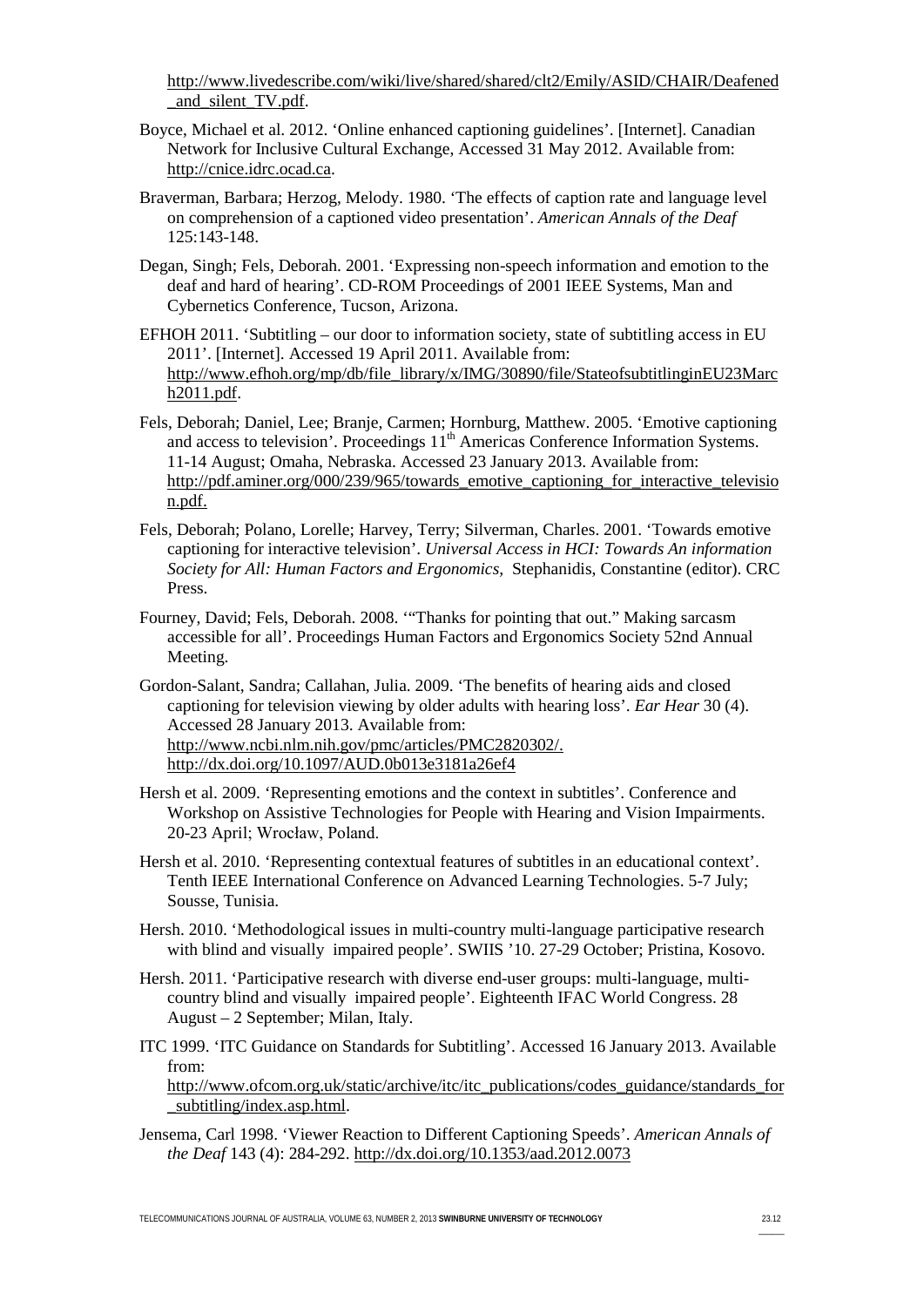- <span id="page-12-1"></span>Jensema, Carl; Burch. Robb. 1999. 'Caption speed and viewer comprehension of television programs: final report for federal award number H180G60013', Office of Special Education Programs, US Department of Education, Washington, District of Columbia.
- <span id="page-12-4"></span>Jensema, Carl; McCann, Ralph; Ramsey, Scott. 1996. 'Closed Captioned Television Presentation Speed and Vocabulary'. *American Annals of the Deaf* 141 (4): 284-292. <http://dx.doi.org/10.1353/aad.2012.0377>
- <span id="page-12-7"></span>Karamitroglou, Fotios, 1998. 'A Proposed Set of Subtitling Standards in Europe'. *Translation Journal* 2 (2). Accessed 23 January 2013. Available from: [http://translationjournal.net/journal/04stndrd.htm.](http://translationjournal.net/journal/04stndrd.htm)
- <span id="page-12-15"></span>Kirkman, T.W. 1996. 'Statistics to Use'. Accessed 25 December 2012. Available from: [http://www.physics.csbsju.edu/stats/.](http://www.physics.csbsju.edu/stats/)
- <span id="page-12-6"></span>Lee, Daniel; Fels, Deborah; Udo, John. 2007. Emotive captioning, *ACM Computers in Entertainment* 5 (2). Accessed 23 January 2013. Available from: [http://delivery.acm.org/10.1145/1280000/1279551/a11](http://delivery.acm.org/10.1145/1280000/1279551/a11-lee.pdf?ip=130.209.6.40&acc=ACTIVE%20SERVICE&CFID=173102091&CFTOKEN=94532277&__acm__=1358923220_e47b4a9976d7b7c278c81a985f9f5c24.) [lee.pdf?ip=130.209.6.40&acc=ACTIVE%20SERVICE&CFID=173102091&CFTOKEN](http://delivery.acm.org/10.1145/1280000/1279551/a11-lee.pdf?ip=130.209.6.40&acc=ACTIVE%20SERVICE&CFID=173102091&CFTOKEN=94532277&__acm__=1358923220_e47b4a9976d7b7c278c81a985f9f5c24.) [=94532277&\\_\\_acm\\_\\_=1358923220\\_e47b4a9976d7b7c278c81a985f9f5c24.](http://delivery.acm.org/10.1145/1280000/1279551/a11-lee.pdf?ip=130.209.6.40&acc=ACTIVE%20SERVICE&CFID=173102091&CFTOKEN=94532277&__acm__=1358923220_e47b4a9976d7b7c278c81a985f9f5c24.)
- <span id="page-12-9"></span>Lee, Johnny; Forlizzi, Jodi; Hudson, Scott. 2002. 'The Kinetic Typography Engine: an Extensible System for Animating Expressive Text'. Fifteenth Annual Symposium on User Interface and Software Technology. 27-30 October; Paris, France.
- <span id="page-12-5"></span>Ofcom 2005. 'Subtitling – an issue of speed?' Accessed 20 January 2013. Available from: [http://stakeholders.ofcom.org.uk/market-data-research/other/tv-research/subt/.](http://stakeholders.ofcom.org.uk/market-data-research/other/tv-research/subt/)
- <span id="page-12-0"></span>Ofcom 2007. Office of Communications. Accessed 3 December 2007. Available from: <http://www.ofcom.org.uk/>
- <span id="page-12-14"></span>Ohene-Djan, James, Wright, Jenny; Crombie-Smith, Kirsty. 2007. 'Emotional subtitles: a system and qualitative survey of potential applications for deaf and hearing impaired people'. Conference and Workshop on Assistive Technologies for People with Hearing and Vision Impairments, 28-31 August; Granada, Spain.
- <span id="page-12-13"></span>Ohene-Djan, James; Shipsey, Rachel. 2006. 'E- subtitles: emotional subtitles as a technology to assist the deaf and hearing-impaired when learning from television and film'. Sixth IEEE International Conference on Advanced Learning Technologies. 5-7 July; Kerkrade, Netherlands: 464–466. <http://dx.doi.org/10.1109/ICALT.2006.1652472>
- <span id="page-12-3"></span>Power, Des; Leigh, Gregory, 2000. 'Principles and Practices of Literacy Development for Deaf Learners: a Historical Overview'. *Journal of Deaf Studies and Deaf Education* 5 (1): 3-8.
- <span id="page-12-10"></span>Rashid, Raisa 2008. 'Representing emotions with animated text'. MSc Thesis, University of Toronto.
- <span id="page-12-11"></span>Rashid, Raisa; Aitken, Jonathon; Fels, Deborah. 2006. 'Expressing Emotions using Animated Text Captions', Computers Helping People with Special Needs – Tenth International Conference. 11-13 July; Linz, Austria: 24-31.
- <span id="page-12-12"></span>Rashid, Raisa; Vy, Quoc; Hunt, Richard; Fels, Deborah. 2008. 'Dancing with words: using animated text for captioning'. *International Journal of Human-Computer Interaction* 24(5): 505-519. <http://dx.doi.org/10.1080/10447310802142342>
- <span id="page-12-2"></span>Schilperoord, Joost; [de Groot,](http://jdsde.oxfordjournals.org/search?author1=Vanja+de+Groot&sortspec=date&submit=Submit) Vanja; [van Son,](http://jdsde.oxfordjournals.org/search?author1=Nic+van+Son&sortspec=date&submit=Submit) Nic. 2005. 'nonverbatim captioning in Dutch television programs: a text linguistic approach'. *Journal of Deaf Studies and Deaf Education* 10 (4): 402-416. <http://dx.doi.org/10.1093/deafed/eni038>
- <span id="page-12-8"></span>Shilling, Russell; Zyda, Michael; Wardynzki, Casey. 2002. 'Introducing emotion into military simulation and videogame design: America's army operations and VIRTE'. Proceedings of GameOn Conference 28-30 November; Harrow, England: 151-154.